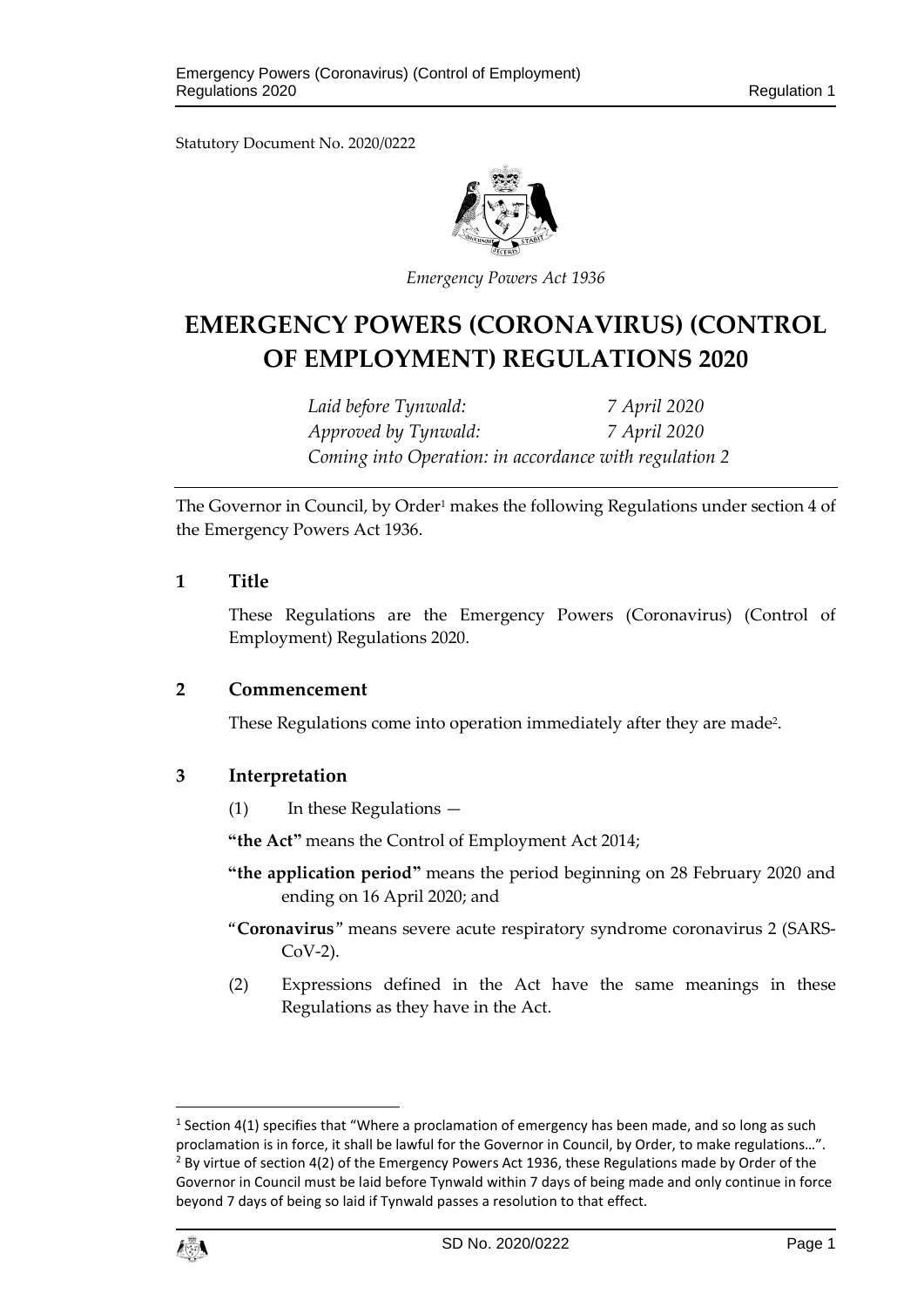# **4 General**

These Regulations temporarily modify the Act for the purpose of facilitating employment continuity and best use of available human resources for gainful employment prior to, during and in the aftermath of the period for which the Proclamation of Emergency dated 16 March 2020<sup>3</sup> is in operation.

# **5 Duration of work permit**

- (1) A work permit which was or is in force at any time during the application period remains in force until the expiration of a period of 6 months after —
	- (a) the end of the period specified in the permit under section 8(5) (work permits) of the Act; or
	- (b) the date specified in section 8A(5) (cohabiting partner of Isle of Man worker) or 9(2) (spouse or civil partner) of the Act,

as the case may be.

(2) Paragraph (1) is subject to section 11 (revocation) of the Act.

### **6 Change of employment**

- (1) This regulation applies where
	- (a) a person ("the employee"), at any time during the application period, was or is undertaking or engaged in any employment ("the former employment") —
		- (i) which was or is authorised by a work permit, or
		- (ii) to which section 6 (restrictions on employment) of the Act did or does not apply by virtue of any provision of section 7 (exemptions) of the Act;
	- (b) during the application period the employee undertakes or becomes engaged in any employment other than the former employment ("the new employment"); and
	- (c) section 6 of the Act would apply to the new employment apart from this regulation.

This is subject to paragraph (3).

- (2) Section 6 of the Act does not apply to the new employment
	- (a) in a case mentioned in paragraph  $(1)(a)(i)$ , until the date when the work permit ceases to be in force;
	- (b) in a case mentioned in paragraph  $(1)(a)(ii)$ , until the expiration of a period of 6 months after the end of the application period.

 $\overline{a}$ 



<sup>3</sup> SD 2020/0162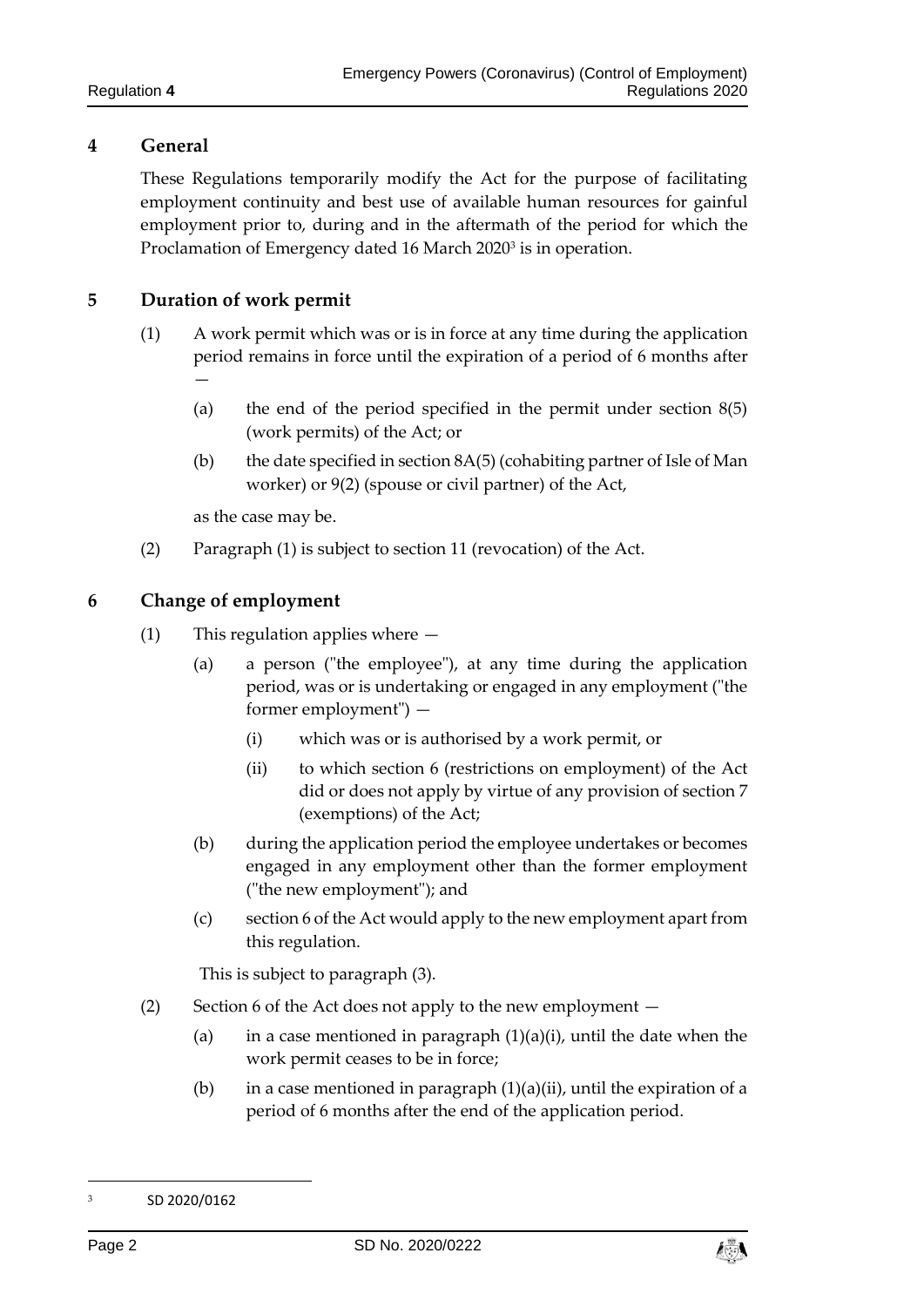(3) This regulation does not apply where the employee, at any time during the application period, was or is a person mentioned in section 10 (criminal records) of the Act.

# **7 Suspension of registration of exempt persons**

- (1) No person is obliged to provide information to the Department, or to notify the Department of any matter, under paragraph (2), (3), (5) or (6) of regulation 14 of the Control of Employment Regulations 2017, during a period ("the suspension period") beginning with the coming into operation of these Regulations and ending 6 months after the end of the application period.
- (2) Accordingly a failure to comply with any provision of that regulation during the suspension period is not an offence under paragraph (7) of that regulation.

**MADE 17:40 3RD APRIL 2020**

**W GREENHOW** *Chief Secretary*